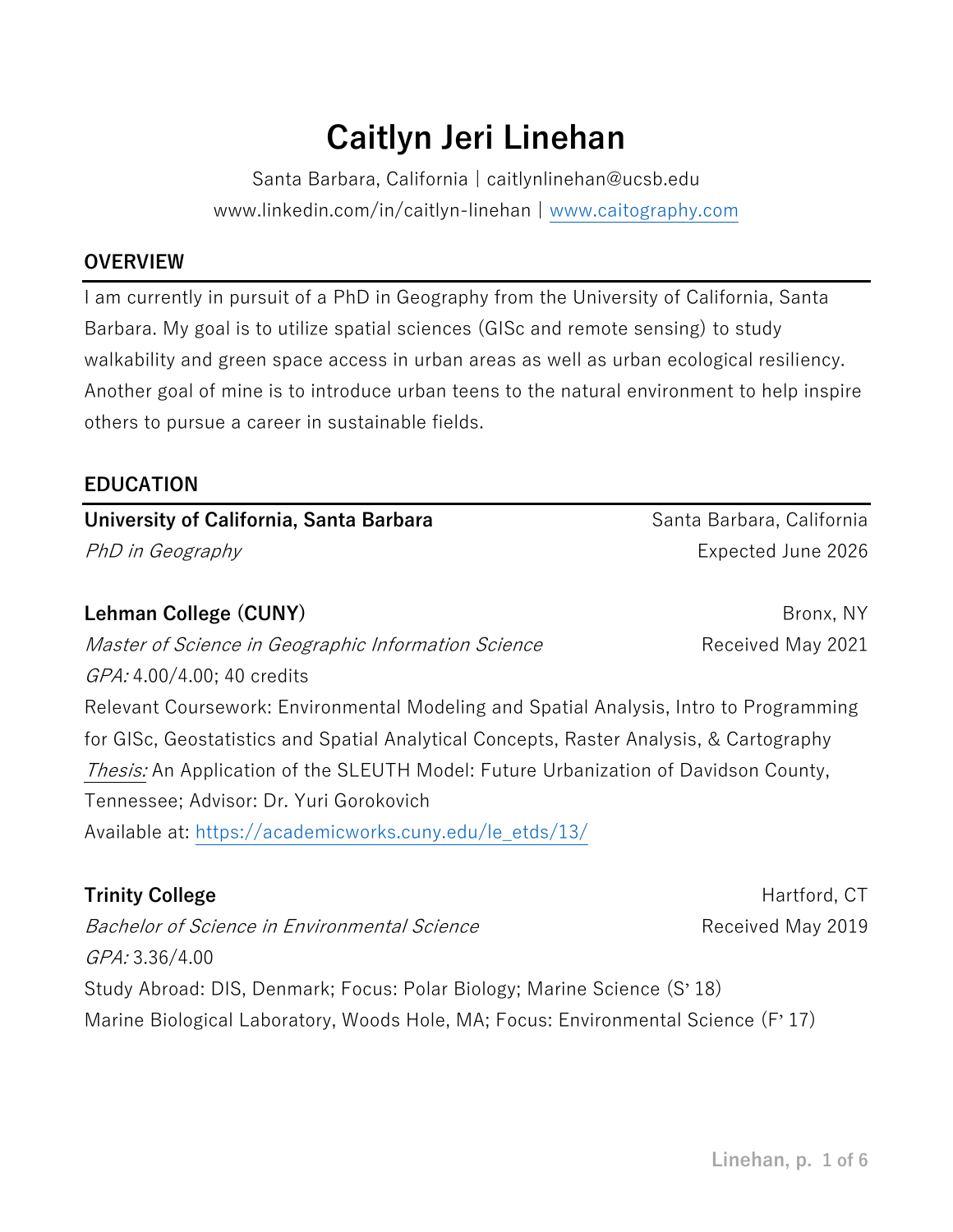#### **RESEARCH**

#### **University of California, Santa Barbara Santa Barbara, California** Santa Barbara, California

■ Analyze COVID-19 cases present in two hospitals within the labor and delivery department in Arizona to observe any geospatial and socioeconomic trends

Research Assistant National September 2021- Present

■ Estimate the amount of trips taken by active transportation modes in four pilot cities in California with the goal of addressing barriers to the safety of vulnerable road users such as pedestrians and bicyclists.

#### **Columbia University, Earth Institute, CIESIN Columbia University, Earth Institute, CIESIN**

Intern

- Analyzed VIIRS nighttime lights data in both Oaxaca, Mexico and Nashville, TN to explore the relationship between nighttime luminescence imagery and population density
- Digitized building outlines throughout New York State as a part of a team to assist in generating flood risk layers

#### **New Yorkers for Parks** Manhattan, NY

Research and Planning Intern September 2019-August 2020

- Created the 2020 Community Board District maps, which aim to serve advocacy groups by using ArcGIS in which the public open spaces and other quality of life measures such as health and socioeconomic statistics are displayed. *Expected* Publication: November 2020
- Collected field data for the Brownsville, Brooklyn community in order to find alternative sites for community members to organize due to community center closures

#### **Wildlife Conservation Society, Bronx Zoo & Central Park Zoo** New York City, NY

Visitor Research Assistant May 2018-August 2018

▪ Collected visitor data using surveys, interviews, and behavioral observations to evaluate visitors' experiences

Research Assistant June 2021- Present

August 2020- December 2020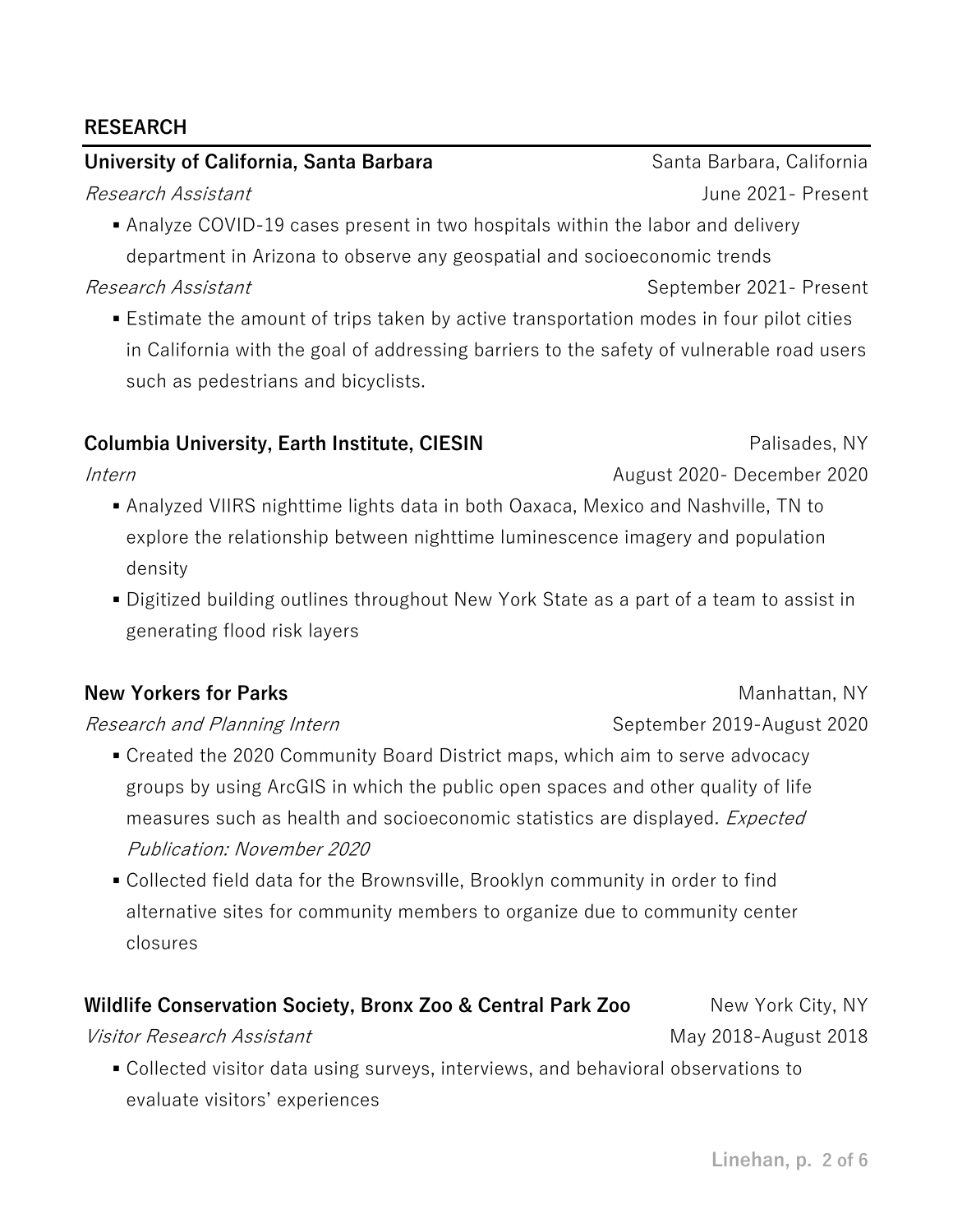■ Worked independently and as a part of a team to utilize technology to analyze visitor data in order to portray visitors' interest, motivations, and behaviors

**Semester in Environmental Science, Marine Biological Laboratory** Woods Hole, MA Independent Research September 2017-December 2017 Focus: Tracking the reallocation of NSC, Carbon, Nitrogen and relative Greenness of Quercus coccinea and Ilex opaca during senescence; Advisor: Dr. Mary Heskel Tracked the reallocation of sugars, starches, carbon, and nitrogen and the decline of greenness on an individual leaf level and on the canopy level in the late season in deciduous and evergreen trees

#### **TEACHING EXPERIENCE**

# **University of California, Santa Barbara Santa Barbara, California** Santa Barbara, California Teaching Assistant Teaching Assistant Course: Geography W12: Maps and Spatial Reasoning

■ Led the laboratory portion of this course in which both labs and presentations were utilized to familiarize students with the various properties of maps

### **LaGuardia Community College Community College Community College Community College Community College Community College Community College Community College Community College Community College Community C**

Adjunct Laboratory Instructor Summer 2020/Summer 2021

Course: SCG150 Introduction to Geographic Information Systems

- Led the laboratory portion of this course in which both labs and presentations were utilized to familiarize students with the GIS software to accomplish course goals
- Helped transition the curriculum to an online format due to COVID-19

# **Bronx Community College Geospatial Center of the CUNY CREST Institute** Bronx, NY

NSF-ATE Geospatial Workshop Instructor May 2019-August 2019

■ Taught high school workshops that aimed to give participants knowledge about spatial concepts, the ability to gain hands on skills, and meet experts in the geospatial industry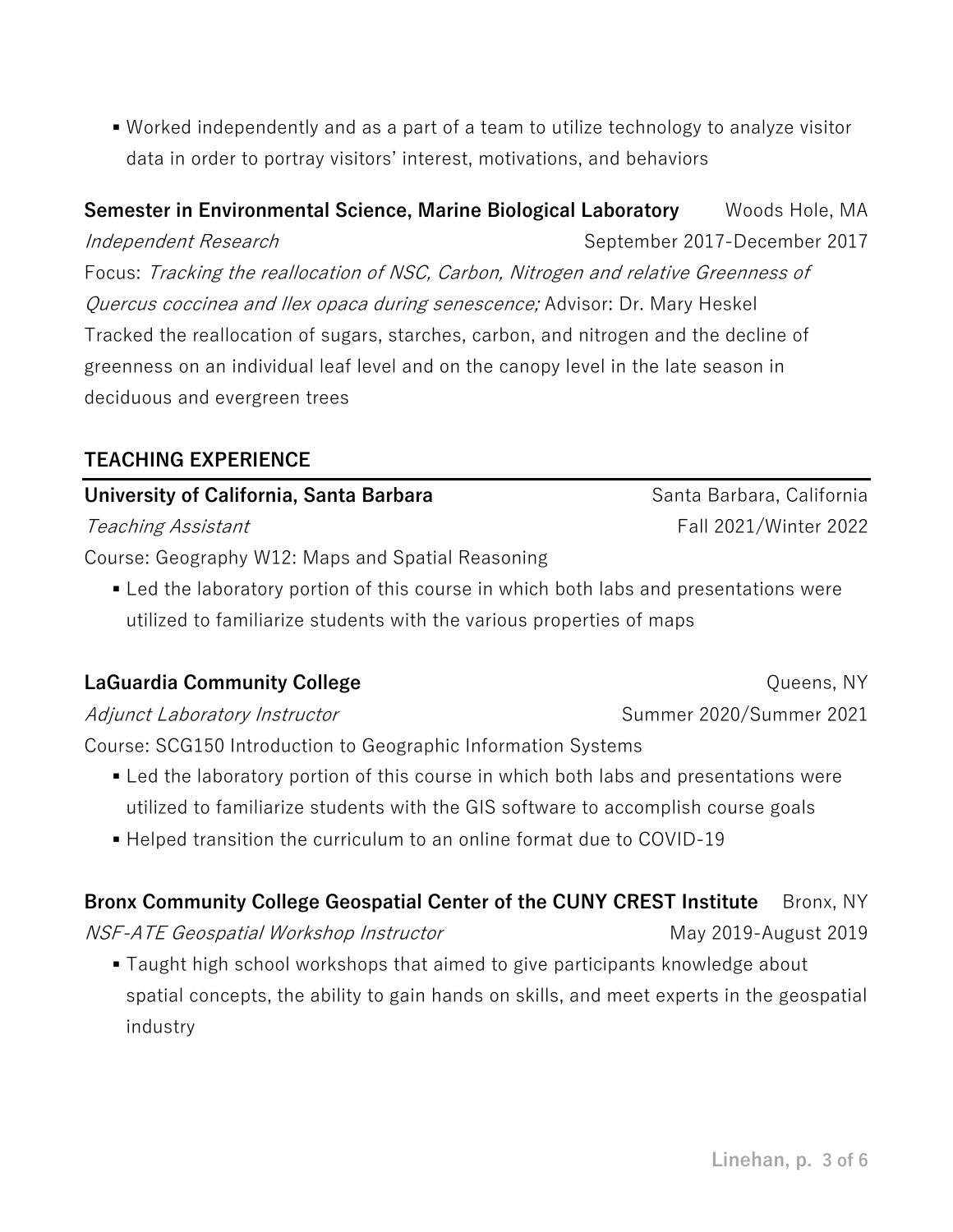#### Summer Workforce Research Internship Mentor Theodores Summer Workforce Research Internship Mentor

- Mentored seven Bronx high school students in a geospatial research project in which they compared the quality of life in various U.S. counties by using socioeconomic variables
- Facilitated various career workshops to help prepare the students as they transition into their college careers by guiding them as they created their own career documents

### **RELEVANT WORK EXPERIENCE**

**Lehman College (CUNY)** Bronx, NY Lab Tutor within the Department of Geospatial Sciences Stanuary 2020-May 2021 ▪ Tutor an array of undergraduate and graduate students for eight hours a week in a wide range of GISc classes, from introductory to advanced **Trinity College** Hartford, CT Center for Student Success: Career Development Intern Fugust 2018-May 2019 ▪ Facilitated workshops and provided feedback on an array of career topics such as LinkedIn, résumés, and cover letters Trinfo Cafe: Computer Literacy Instructor Tring Communisty 2016-May 2019 ■ Taught beginning, intermediate, and advanced computer literacy classes to residents of Hartford and other patrons

▪ Performed administrative duties in the café which provides technological resources and classes to Hartford residents

# **RELEVANT WORK EXPERIENCE (CONTINUED)**

# **Princeton-Blairstown Center Hardwick, NJ** Hardwick, NJ

Outdoor Experiential Education Facilitator Material Summer 2016 & 2017

■ Facilitated urban tri-state students in groups of 6-13 on adventure-based curriculum including high and low rope courses, environmental education, and waterfront activities in order to teach them how to integrate social-emotional skills into their daily lives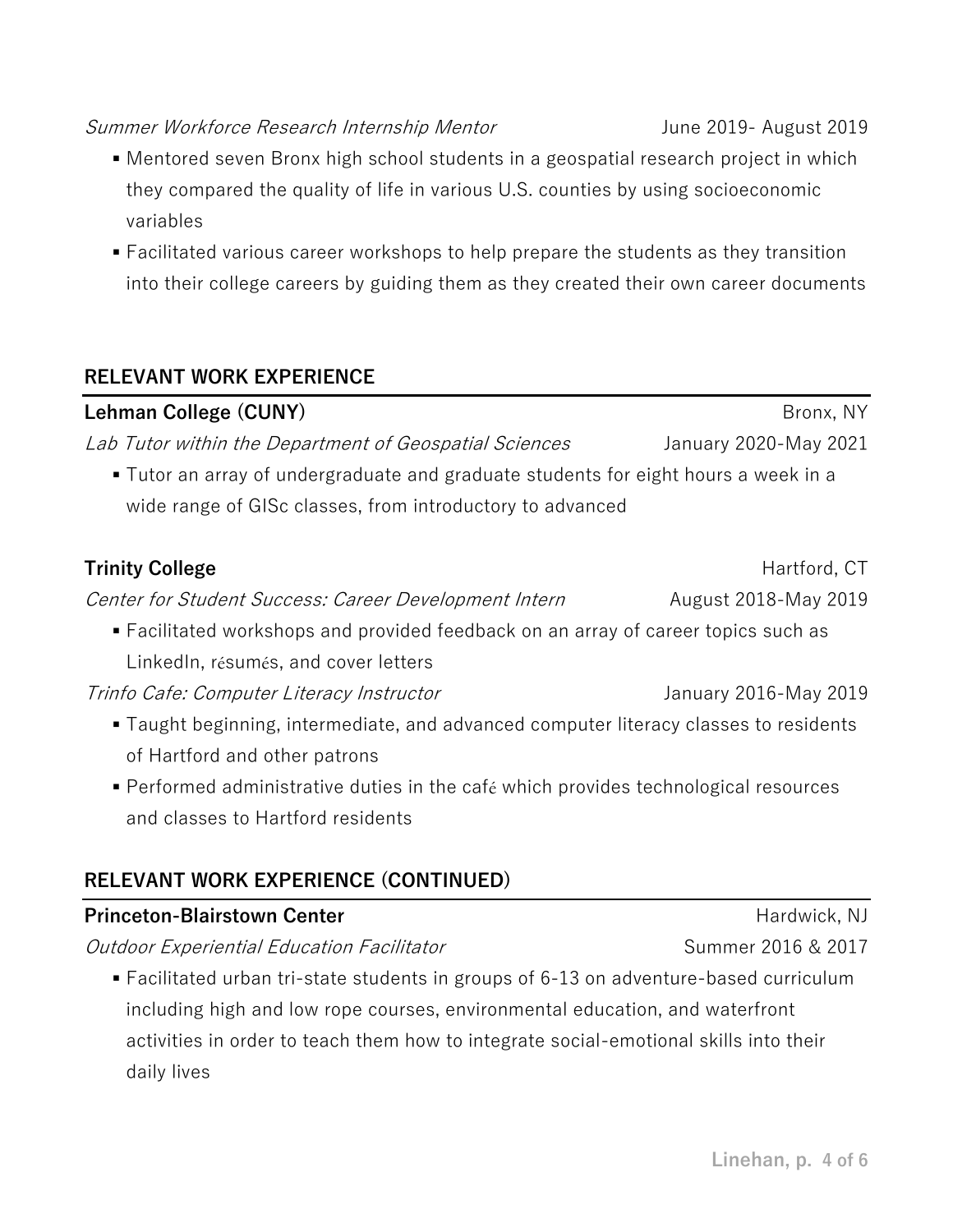# **TALKS AND PRESENTATIONS**

- **Example 1** Linehan C. (2020, October). Accessibility and Connectivity of Bike Paths to Select Facilities for Bronx, NY Residents. Poster presented at the annual meeting of the Middle States American Association of Geographers, Hofstra University (Remote)
- **Example 1** Linehan C. (2020, November). Accessibility and Connectivity of Bike Paths to Select Facilities for Bronx, NY Residents. Talk presented at the 2020 annual GIS day, "Discovering the World Through GIS in NYC!" , hosted by GISMO and CIESIN (Remote)
- **Example 1** Linehan C. (2021, July). An Application of the SLEUTH Model: Future Urbanization of Davidson County, Tennessee. Talk presented at the "Showcase of Lehman GISc Students' Capstone Research Projects," hosted by GISMO (Remote)
- Linehan C. (2021, September). *Exploring the Many Facets of Greenspace*. Talk presented at the "Showcase of Lehman GISc Students' Capstone Research Projects," hosted by GISMO (Remote)
- Linehan C. (2021, October). A Covid-19 Health Equity Tool: Using Labor and Delivery to Examine Population Disparities in the Covid-19 Pandemic. Talk presented at the 2<sup>nd</sup> Annual UCGIS Conference (Remote)
- Linehan C. (2021, December*). My Academic Journey*. Talk presented within the Big Data Course at Macalester College (Remote)

# **AWARDS/HONORS**

- Posse Foundation Full-Tuition Leadership Scholarship (2015-2019)
- Featured Student Work of Lehman College's Department of Earth, Environmental, and Geospatial Sciences [\(http://www.lehman.edu/academics/eggs/student-work.php\)](http://www.lehman.edu/academics/eggs/student-work.php)
- $\blacksquare$  Awarded 1<sup>st</sup> place for the Graduate Poster Session at the 2020 Middle States AAG
- **E** Featured Geospatial Student Spotlight at eSpatially on July  $7<sup>th</sup>$ , 2021 [\(https://espatiallynewyork.com/2021/07/06/geospatial-student-spotlight-caitlyn](https://espatiallynewyork.com/2021/07/06/geospatial-student-spotlight-caitlyn-jeri-linehan/)[jeri-linehan/\)](https://espatiallynewyork.com/2021/07/06/geospatial-student-spotlight-caitlyn-jeri-linehan/)